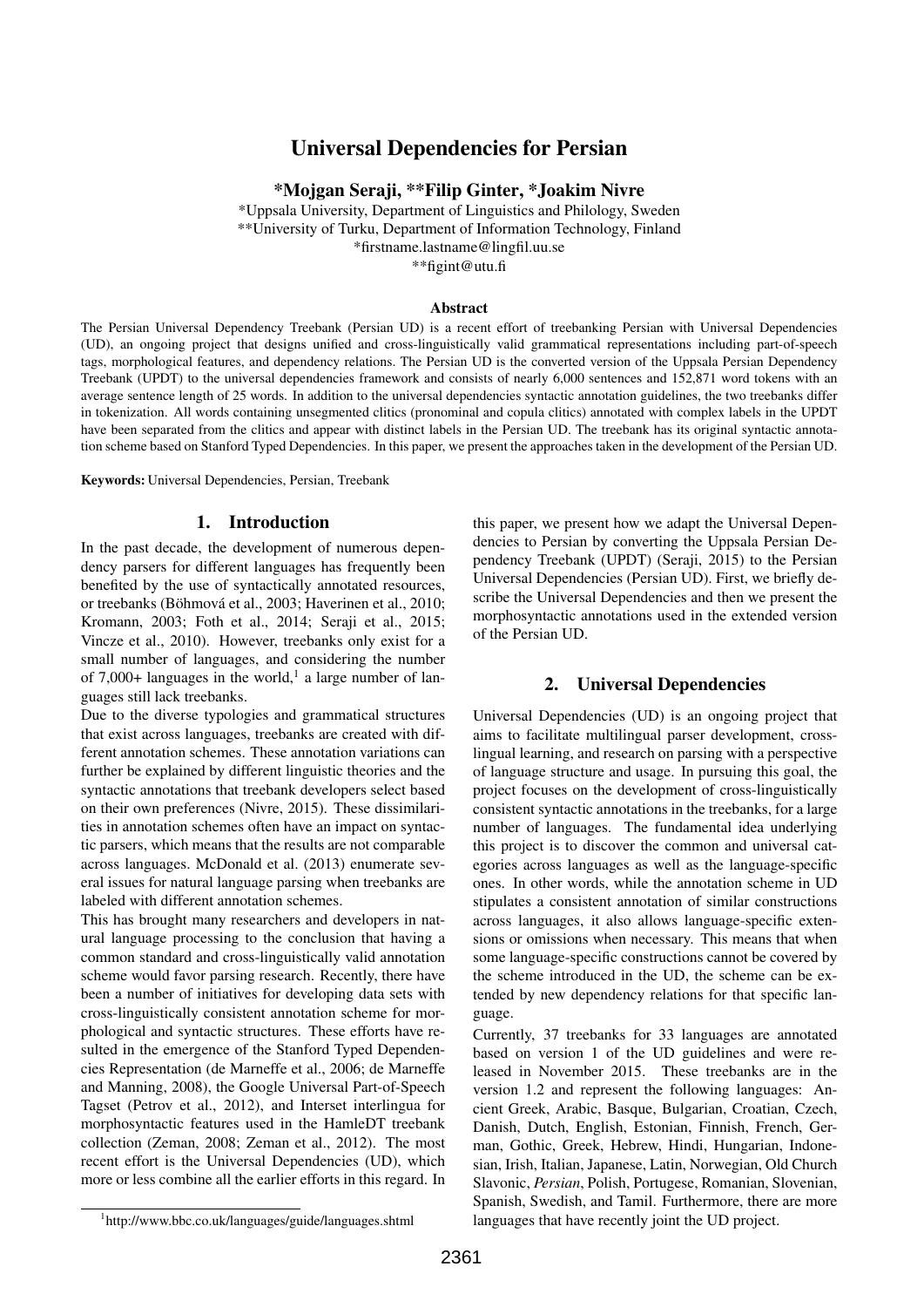

Figure 1: A comparative syntactic annotation for a Persian sentence in the UPDT and UD. To make the figure more readable, glosses have been simplified as follows: mother-her/his = mother-pc.3sg, kissed = kiss.past.3sg, jumped = jump.past.3sg. *Gloss*: Bogy mother-pc.3sg rā kiss.past.3sg and with one bounce on plane jump.past.3sg. *Translation*: The bogy kissed her/his mother and jumped on the plane with one bounce.

#### 3. Persian Universal Dependencies

The Persian Universal Dependencies (Persian UD) is the converted version of the Uppsala Persian Dependency Treebank (UPDT)<sup>2</sup> (Seraji, 2015) to the UD framework. The treebank has its original annotation scheme based on Stanford Typed Dependencies (de Marneffe et al., 2006; de Marneffe and Manning, 2008). The scheme was extended for Persian to include the language-specific syntactic relations that could not be covered by the primary scheme developed for English. The treebank consists of nearly 6000 sentences from written text with large domain variations, in terms of different genres (containing newspaper articles, fictions, technical descriptions, and documents about culture and  $art$ <sup>3</sup> and tokenization. The variations in the tokenization are due to the orthographic variations of compound words, fixed expressions, and different types of clitics in the language. In the UPDT, only fixed expressions delimited with whitespace are handled as distinct tokens. Fixed expressions in attached forms and different types of unsegmented clitics such as pronominal and copula clitics are not separated from their head word. In other words, these cases have not been treated at morphological level,

but annotated with special labels at the syntactic level instead. The syntactic annotation of the UPDT has been done semi-automatically using MaltParser (Nivre et al., 2006) in a bootstrapping scenario. All sentences have been manually validated.

When converting the UPDT to the Persian UD, all words containing unsegmented clitics (pronominal and copula clitics) annotated with complex labels in the UPDT, were separated from the clitics and received distinct labels in the Persian UD. Figure 1 illustrates the differences between the two treebanks for a Persian sentence. In this example, the direct object (*dobj*) in the UPDT consists of the word *mother* and the possessive pronominal clitic *her/his* (colored in pink), marked with the label *dobj/pc*. This label in the UPDT annotation is defined as a complex label (cf. Seraji, 2015) and is used to denote the main function *dobj* and an additional (pronominal clitic) *pc* element. By contrast, the pronominal clitic *her/his* in the UD annotation is separated from its head word *mother* and is placed as its dependent instead, labeled with nominal modifier in possessive construction (*nmod:poss*). The two treebanks further differ in the handling of head nodes in prepositional phrases. The prepositions *with* and *on* in the UPDT functions as heads of prepositional phrases with the dependency relation *prep*, while in the UD annotation they are treated as dependents of the nouns (or the prepositional objects) *bounce* and *plane*, labeled as the relation *case*. The following subsections present the current stage of the Persian UD.

 $2\text{The}$  treebank is open source and freely available in CoNLL-format and can be downloaded from http://stp.lingfil.uu.se/∼mojgan/UPDT.html

<sup>&</sup>lt;sup>3</sup>The treebank data is extracted from the open source, validated Uppsala Persian Corpus (UPC), which is currently the largest freely available corpus of Persian. The corpus consists of 2,704,028 tokens and annotated with part-of-speech tags and morphological features. For a comprehensive description of the corpus pertaining to the tokenization and morphological annotation see Seraji (2015, Chapter 3)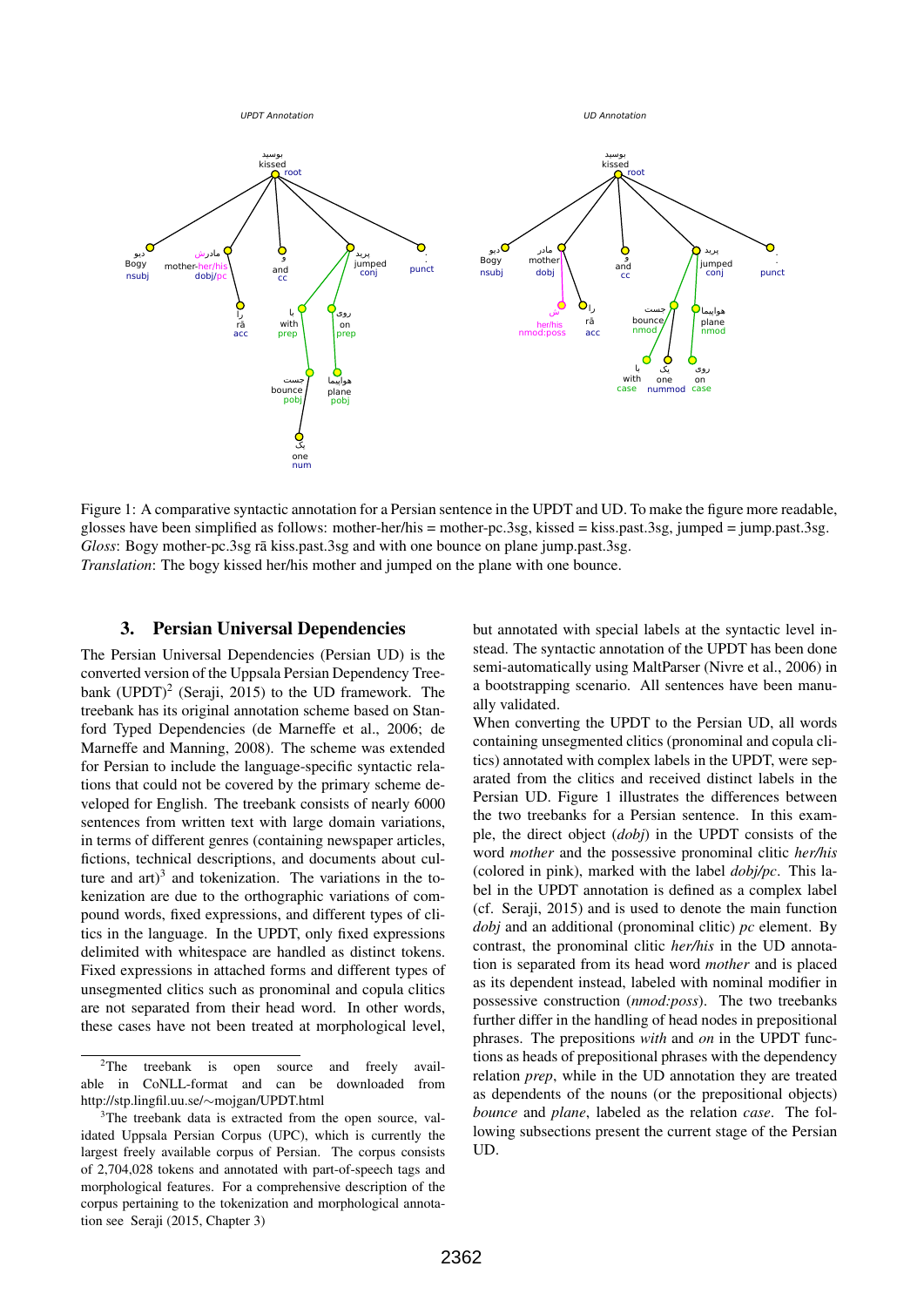| <b>UPDT</b>        | UD             |
|--------------------|----------------|
| ADJ                | ADJ            |
| <b>ADJ_CMPR</b>    | ADJ            |
| ADJ INO            | ADJ            |
| ADJ_SUP            | ADJ            |
| <b>ADV</b>         | <b>ADV</b>     |
| <b>ADV_COMP</b>    | <b>ADV</b>     |
| ADV I              | <b>ADV</b>     |
| ADV_LOC            | <b>ADV</b>     |
| ADV_NEG            | <b>ADV</b>     |
| <b>ADV_TIME</b>    | <b>ADV</b>     |
| <b>CLITIC</b>      | <b>PART</b>    |
| <b>CON</b>         | CONJ and SCONJ |
| DELM               | <b>PUNCT</b>   |
| <b>DET</b>         | <b>DET</b>     |
| FW.                | $X_{-}$        |
| <b>INT</b>         | <b>INTJ</b>    |
| N_PL               | <b>NOUN</b>    |
| N_SING             | <b>NOUN</b>    |
| N_VOC              | <b>NOUN</b>    |
| NUM                | <b>NUM</b>     |
| P                  | ADP            |
| <b>PREV</b>        | <b>ADP</b>     |
| PRO-               | <b>PRON</b>    |
| <b>V_AUX</b>       | <b>AUX</b>     |
| <b>V_IMP</b>       | <b>VERB</b>    |
| V_PA               | <b>VERB</b>    |
| $V$ <sub>-PP</sub> | <b>VERB</b>    |
| <b>V_PRS</b>       | <b>VERB</b>    |
| <b>V_SUB</b>       | <b>VERB</b>    |

Table 1: Mapping from the UPDT to the Google Universal Part-of-Speech Tagset in the UD.

#### 3.1. Morphological Representation

Morphological representations in UD provide information about lemmas (lemma is the basic or canonical form of a word), part-of-speech tags (part-of-speech is the grammatical category of a word), and morphological features (a grammatical feature of a word is the characteristic or property of the grammatical category of the word such as gender, number, tense, etc.).

Since lemmas are language dependent, a clear representation of those is not specifically defined in the UD framework. Thus, the lemma field is normally determined by language-specific dictionaries. For Persian this field has not yet been filled and the work is still in progress.

A list of 17 coarse-grained part-of-speech tags, based on the Google Universal Part-of-Speech Tagset (Petrov et al., 2012), is defined in UD to cover the part-of-speech categories across languages. The UPDT is annotated with 29 part-of-speech tags with morphological information. These tags were straightforwardly mapped to 15 part-of-speech tags of the total 17 tags in the UD. The mapped tags are listed in Table 1.

It is worth noting that the universal part-of-speech tags in the UD, contrary to the UPDT, have distinct tags for coordinating conjunctions and subordinating conjunctions. These tags are presented as *CONJ* for coordinating conjunctions, and *SCONJ* for subordinating conjunctions. In the conversion of the UPDT to the Persian UD all the tags *CON* were automatically traced and received the corresponding UD tags based on their dependency relations. For instance, the tag *CON*, for tokens with the dependency relations *cc* (coordination) and *mwe* (multi-word expressions), was converted to the tag *CONJ* and the rest received the tag *SCONJ*. Furthermore, in the automatic processing, we added multiple rules for rewriting the rest of the coarse-grained part-ofspeech tags.

In the current release of the Persian UD, all the morphological features have been included based on those introduced in the UD's universal features to further distinguish lexical and grammatical characteristics of words that could not have been covered by the part-of-speech tags. Adding lemma is still a work in progress.

### 3.2. Syntactic Representation

The syntactic annotation scheme in UD is based on the Universal Stanford Dependencies (de Marneffe et al., 2014) and consists of 40 dependency relations that are intended to broadly capture various dependency relations between words. The underlying principle of the scheme is that dependencies hold between content words, while function words attach to the content word they further specify.

Since UPDT has its original annotation scheme based on Stanford Typed Dependencies with a language-specific variant for Persian, it already follows this assumption. However, there are two exceptions where the old scheme chooses function words as heads: prepositions in prepositional phrases, and copula verbs that have a prepositional phrase as their complement. These exceptions have been revised in the Universal Stanford Dependencies and now the scheme consistently keeps content words as heads.

The UPDT consists of a total of 96 dependency relations, of which 48 are used for basic relations (including 10 new additions to the STD) and 48 for complex relations. Complex relations are assigned to words containing unsegmented clitics. The conversion of the UPDT to the Persian UD has been carried out semi-automatically. In this process, we have used scripts tailored for Persian to separate different types of clitics from their host. Furthermore, we used another conversion script for reversing the head and dependent relations in the prepositional modifier (prep) and object of a preposition (pobj). Subsequently we added different rules for rewriting the dependency labels. Those sentences that have in any case been involved in the conversion process, have manually been checked and validated. This basically covers all sentences containing any form of clitics and prepositional phrases.

The 10 extended language-specific dependency labels to the STD for Persian (the UPDT), are renewed in the UD framework with new relation names. These relations are displayed in italic in Table 2. Three of the dependency relations that are referred to as universal grammatical relations in the Universal Dependencies initiative, are taken from the relations that are introduced as extended relations to the STD for Persian. These dependency relations in the UPDT are introduced as fw (foreign words), dep-top (dependent topicalization), and dep-voc (dependent vocative). The three relations are generalized in the Universal Dependencies as foreign, dislocated, and vocative respectively.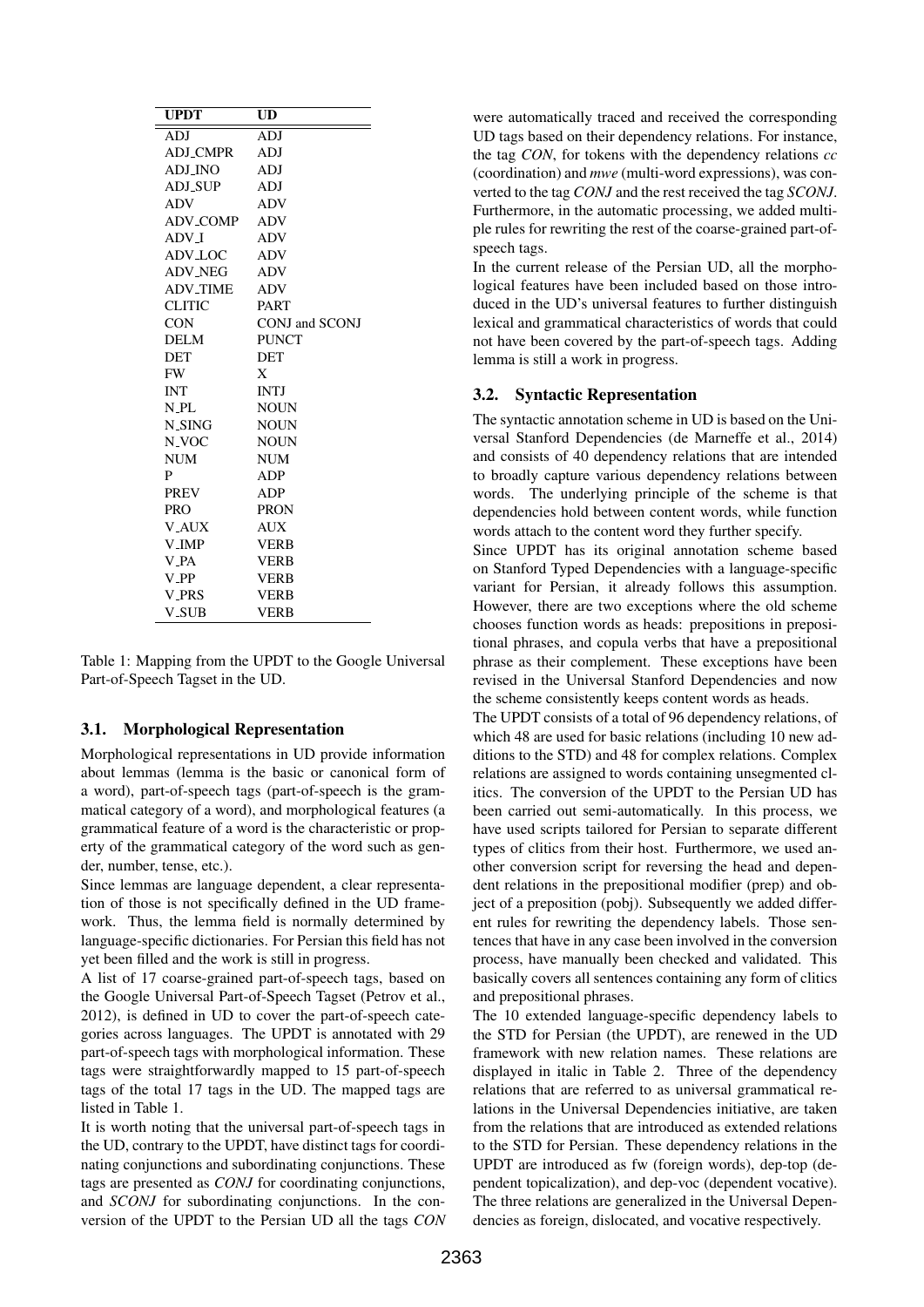| <b>UPDT</b> | UD           |
|-------------|--------------|
| acc         | case         |
| acomp       | xcomp        |
| acomp-lvc   | compound:lvc |
| advcl       | advcl        |
| advmod      | advmod       |
| amod        | amod         |
| appos       | appos        |
| aux         | aux          |
| auxpass     | auxpass      |
| $_{\rm cc}$ | $_{\rm cc}$  |
| ccomp       | ccomp        |
| complm      | mark         |
| conj        | conj         |
| cop         | cop          |
| cpobj       | nmod         |
| cprep       | case         |
| dep         | dep          |
| dep-top     | dislocated   |
| dep-voc     | vocative     |
| det         | det          |
| dobi        | dobi         |
| dobj-lvc    | compound:lvc |
| fw          | foreign      |
| mark        | mark         |
| mwe         | mwe          |
| neg         | neg          |
| nn          | name         |
| npadvmod    | nmod         |
| nsubj       | nsubj        |
| nsubj-lvc   | compound:lvc |
|             | nsubj-nc     |
| nsubjpass   | nsubjpass    |
| num         | nummod       |
| number      | nmod         |
| parataxis   | parataxis    |
| pobj        | nmod         |
| poss        | nmod:poss    |
| preconj     | conj:preconj |
| predet      | det:predet   |
| prep        | case         |
| prep-lvc    | compound:lvc |
| prt         | compound:prt |
| punct       | punct        |
| quantmod    | advmod       |
| rcmod       | acl:relcl    |
| rel         | mark         |
| root        | root         |
| tmod        | advmod       |
| xcomp       | xcomp        |

Table 2: Mapping from the UPDT to the dependency relations in the UD.

The total number of dependency relations in the Persian UD is 44, consisting of 37 univeral dependencies and 7 language-specific relations. The language-specific relations include: relative clause modifier *acl:relcl*, predeterminer *det:predet*, light verb construction *compound:lvc*, phrasal particle *compound:prt*, preconjunction *conj:preconj*, the genetive modifier *nmod:poss*, non-canonical subject *nsubj:nc*. Apart from the relation *nsubj:nc*, the rest of the language-specific relations presented in the Persian UD

function the same as their UPDT counterparts but under different relation names. The relation *nsubj:nc* was introduced by spliting the pronominal clitics in the Persian UD to mark non-canonical subjects. Non-canonical subjects normally appear in form of pronominal clitics attached to the preverbal elements of the light verbs. For instance to the preverbal elements of the light verbs. For instance<br>the compound verb مُحوش آمدن (*gloss*: well come-inf, *translation*: to like, to welcome) in the following sentence is used with the non-canonical subject *-am* (pronominal clitic in first person singular): ی<br>من از آه

 $\overline{a}$ 

@

.<br>يد. <u>ب</u> .<br>ن خوشہ مرآ *man az an¯ xos-am ˇ* I of that well-pc.1sg cont-come.pres-3sg .  $mi$ - $\bar{a}$ *y*-ad *.* I like that.

In the syntactic status of a non-canonical subject, in contrast to canonical subject, the preverbal element in the LVC agrees with person and number instead of the light verb, and the light verb always remains in third singular. In the above example, although the first person singular (I / pc) has no access to canonical verbal agreement, it still functions as the syntactic subject.

## 4. Conclusion

In this paper we presented the Universal Dependencies for Persian, which still is a work in progress. This is the recent effort of treebanking Persian based on a universal morphosyntactic annotation scheme, called Universal Dependencies. The treebank is available under an open license at *www.universaldependencies.org*.

#### 5. Acknowledgements

We would like to thank Carina Jahani and Forogh Hashabeiky for their continued support and guidance in the Persian grammar. We are extremely thankful to all the UD's contributors for their efforts and collaborations. We would also like to thank the three anonymous reviewers for their comments.

#### **References**

- Böhmová, Alena, Jan Hajič, Eva Hajičocá, and Barbora Hladká (2003). "The Prague dependency treebank". In: *Treebanks*. Springer Netherlands, pp. 103–127.
- de Marneffe, Marie-Catherine, Timothy Dozat, Natalia Silveira, Katri Haverinen, Filip Ginter, Joakim Nivre, and Christopher D. Manning (2014). "Universal Stanford Dependencies: A cross-linguistic typology". In: *Proceedings of the 9th International Conference on Language Resources and Evaluation (LREC 2014)*, pp. 4585–4592.
- de Marneffe, Marie-Catherine, Bill MacCartney, and Christopher D. Manning (2006). "Generating Typed Dependency Parses from Phrase Structure Parses". In: *Proceedings of the 5th International Conference on Language Resources and Evaluation (LREC)*, pp. 449–454.